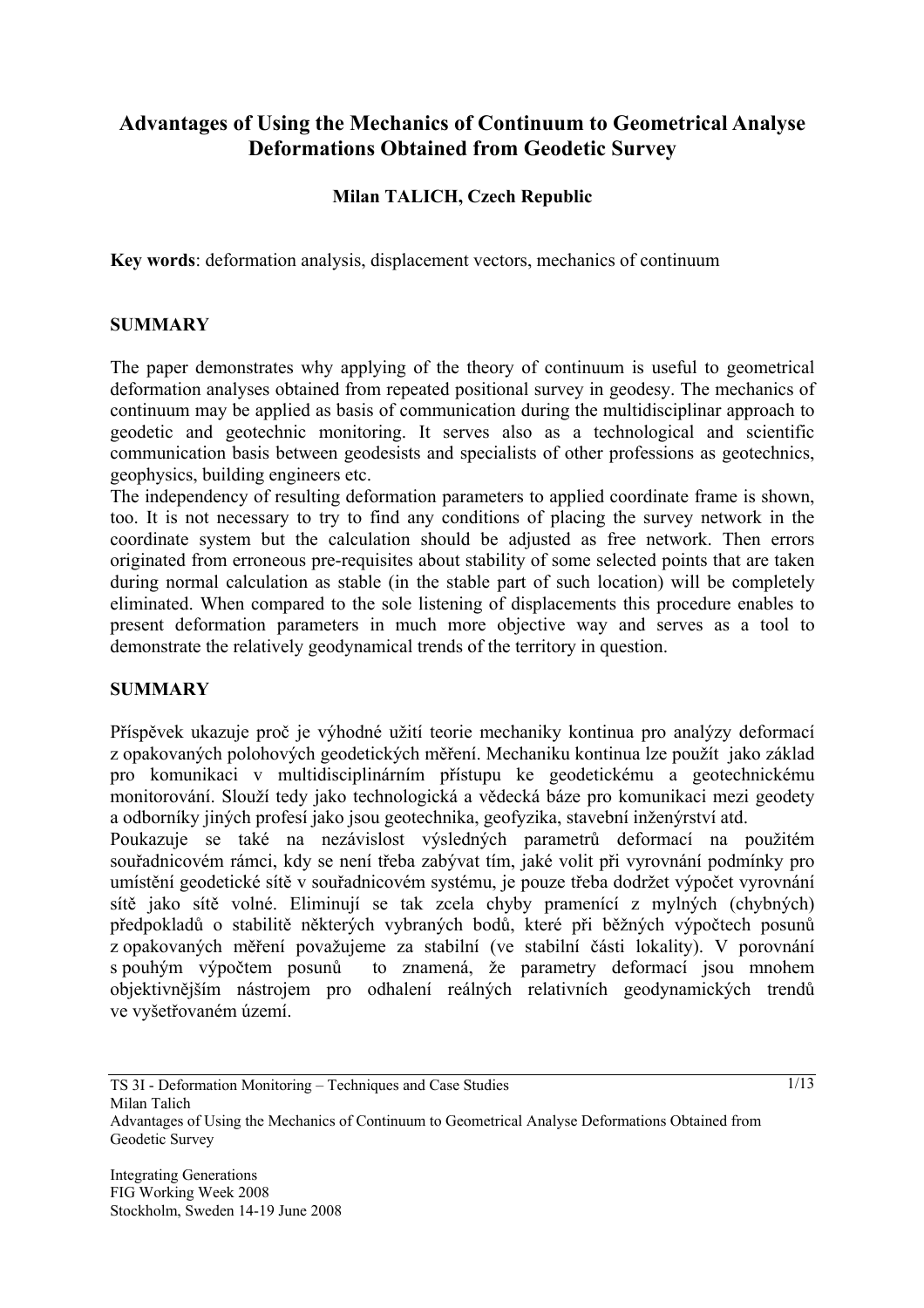# **Advantages of Using the Mechanics of Continuum to Geometrical Analyse Deformations Obtained from Geodetic Survey**

### **Milan TALICH, Czech Republic**

### **1. INTRODUCTION**

More and more results of geodetic activity are used in other disciplines. Such cases are, e.g., geodynamic research, where geodesy offers objective and relatively sufficiently exact information about motions and shape and dimension changes of the terrestrial surface or building constructions, generally speaking of some monitored object or locality. Such information is used to further studies, physical interpretations and determining causative factors. That means there is a multidisciplinary lead approach to solving such problems. Such approach requires creating of technological and scientific base for communication between specialists of different professions that will be suitable to all of them. In (Szostak-Chrzanovski et al. 2006) is proposed the mechanic of continuum to this purpose as support of deformation monitoring, their analysis and interpretation. Let us show other reasons and benefits leading to applying this theory in geodetic praxis.

Homogeneous territory or object in question is the required condition, of course. It means that if such condition is not fulfilled, then only division of the whole territory to several homogeneous parts must be tried and calculations has to be done for each one of them separately.

Analysis of deformations of the terrestrial surface or of building constructions does not belong to problems that many geodesists solve in their everyday praxis. The main goal of deformation analysis is determination of deformation mechanism if we look at the object as at the mechanical system under deformations according the laws of mechanics of continuum. After such geometric analysis physical interpretation of results may follow.

Geometrical analysis, describes the change in shape and dimensions of the monitored object, as well as its rigid body movements (translations and rotations). The goal of the geometrical analysis is to determine in the whole deformable object the displacement and strain fields in the space and time domains.

Physical interpretation is based on the relationship between the causative factors (loads) and deformations.

Geodetic monitoring of deformations should follow in two steps. The first one is determination of displacements of selected points on the object in question (standard task). After it determination of displacement field in continuous form by their interpolation (generalized task) can follow. The second step is determination of deformations parameters by geometric analysis of continuum mechanics (strain analysis). Determination of displacements in the first step is usually done by repeated observation of geodetic network. But realisation of the second step is not so much usual among geodesists. Nevertheless strain analysis offers many conveniences.

TS 3I - Deformation Monitoring – Techniques and Case Studies Milan Talich

Advantages of Using the Mechanics of Continuum to Geometrical Analyse Deformations Obtained from Geodetic Survey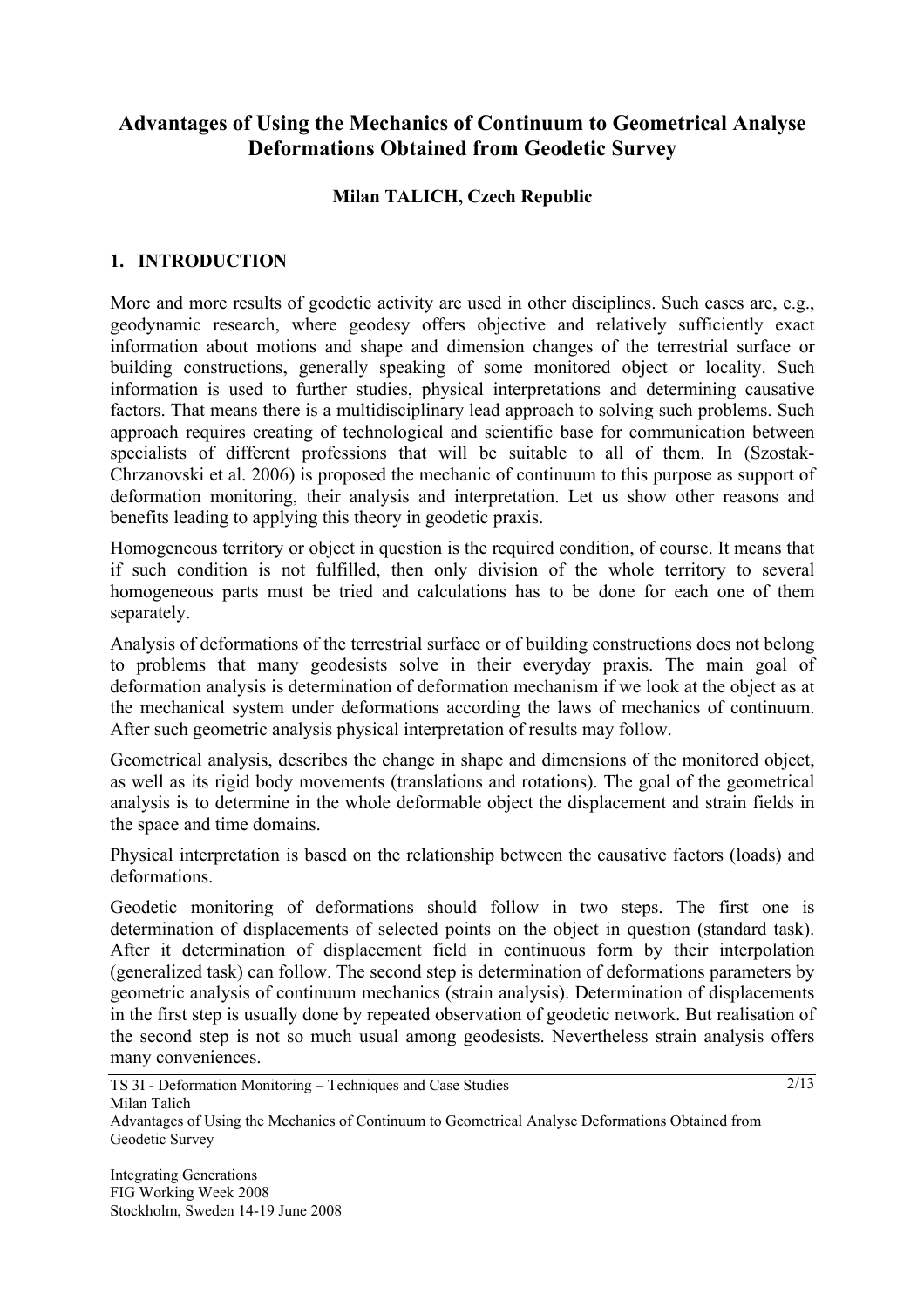#### **2. GEOMETRIC ANALYSIS OF DEFORMATIONS BY CONTINUUM MECHANICS**

As it was told earlier, the principle of geodetic methods applications is based on repeated measurement and comparison of results of individual stages of measurements. Obtained differences in positions of points represent their displacements. The vector of point displacement is

$$
\mathbf{d}_i = (u_1, u_2, u_3)_i^T = \mathbf{x}_i^o - \mathbf{x}_i^t
$$

Where  $\mathbf{x}_i^{\text{o}}$  (resp.  $\mathbf{x}_i^{\text{t}}$ ) is the vector of P<sub>i</sub> point coordinates of fundamental (resp. actual in t-time) stage. This vector may be expressed as a function of coordinates:

$$
\mathbf{u} = (u_1, u_2, u_3)^T = \mathbf{u}(\mathbf{x}) = (u_1(\mathbf{x}), u_2(\mathbf{x}), u_3(\mathbf{x}))^T = \mathbf{d}, \quad \mathbf{x} = (x, y, z)^T
$$

The strain tensor in  $P_i$  is defined as a gradient of the function in this point:

$$
\mathbf{E}_{i} = \begin{pmatrix} \varepsilon_{11} & \varepsilon_{12} & \varepsilon_{13} \\ \varepsilon_{21} & \varepsilon_{22} & \varepsilon_{23} \\ \varepsilon_{31} & \varepsilon_{32} & \varepsilon_{33} \end{pmatrix}_{i} = \text{grad}(\mathbf{d}_{i}) = \begin{pmatrix} \frac{\partial u_{1}}{\partial x} & \frac{\partial u_{1}}{\partial y} & \frac{\partial u_{1}}{\partial z} \\ \frac{\partial u_{2}}{\partial x} & \frac{\partial u_{2}}{\partial y} & \frac{\partial u_{2}}{\partial z} \\ \frac{\partial u_{3}}{\partial x} & \frac{\partial u_{3}}{\partial y} & \frac{\partial u_{3}}{\partial z} \end{pmatrix}_{i}
$$

In the displacement field is valid next relation, see (Welsch 1983):

$$
\mathbf{d}_i = \mathbf{E}_i \; \mathbf{x}_i + \mathbf{t}
$$

| where: | d.             | is the displacement vector,            |
|--------|----------------|----------------------------------------|
|        | E.             | is the displacement gradient,          |
|        | $\mathbf{X}_1$ | is the coordinate vector,              |
|        |                | is the vector of translation elements. |

The strain tensor may be divided into two parts:

 $\mathbf{E}_i = \mathbf{e}_i + \mathbf{\Omega}_i = (\mathbf{e}_{i1})_i + (\omega_{i1})_i$  *j,l = 1,2,3* 

| where: | e.                             | is the symmetric tensor of deformation,               |
|--------|--------------------------------|-------------------------------------------------------|
|        | $\mathbf{\Omega}_{\mathrm{i}}$ | is the antisymmetric tensor of rotation,              |
|        | $e_{i1}$                       | $= (\varepsilon_{\rm il} + \varepsilon_{\rm li})/2$ , |
|        | $\omega_{\rm ii}$              | $= (\varepsilon_{\rm il} - \varepsilon_{\rm li})/2$ . |

TS 3I - Deformation Monitoring – Techniques and Case Studies

Milan Talich

Advantages of Using the Mechanics of Continuum to Geometrical Analyse Deformations Obtained from Geodetic Survey

$$
3/13
$$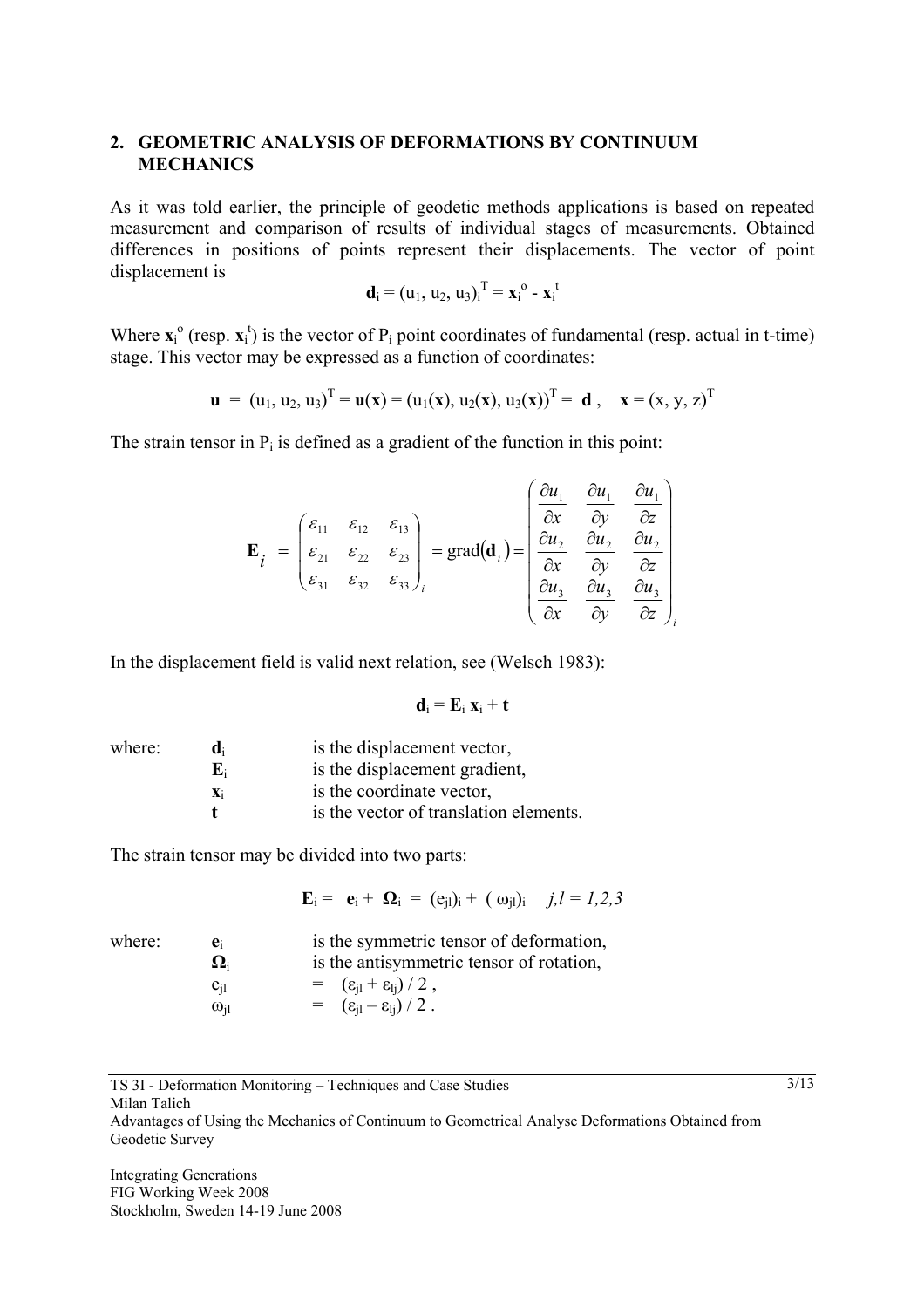$$
\mathbf{e}_{i} = \begin{pmatrix} e_{11} & e_{12} & e_{13} \\ e_{12} & e_{22} & e_{23} \\ e_{13} & e_{23} & e_{33} \end{pmatrix}_{i} = \begin{pmatrix} \varepsilon_{11} & \frac{1}{2}(\varepsilon_{12} + \varepsilon_{21}) & \frac{1}{2}(\varepsilon_{13} + \varepsilon_{31}) \\ \frac{1}{2}(\varepsilon_{12} + \varepsilon_{21}) & \varepsilon_{22} & \frac{1}{2}(\varepsilon_{23} + \varepsilon_{32}) \\ \frac{1}{2}(\varepsilon_{13} + \varepsilon_{31}) & \frac{1}{2}(\varepsilon_{23} + \varepsilon_{32}) & \varepsilon_{33} \end{pmatrix}_{i}
$$

$$
\mathbf{\Omega}_{i} = \begin{pmatrix} 0 & \omega_{12} & \omega_{13} \\ -\omega_{12} & 0 & \omega_{23} \\ -\omega_{13} & -\omega_{23} & 0 \end{pmatrix}_{i} = \begin{pmatrix} 0 & \frac{1}{2}(\varepsilon_{12} - \varepsilon_{21}) & \frac{1}{2}(\varepsilon_{12} - \varepsilon_{21}) & \frac{1}{2}(\varepsilon_{23} - \varepsilon_{32}) \\ -\frac{1}{2}(\varepsilon_{13} - \varepsilon_{31}) & -\frac{1}{2}(\varepsilon_{23} - \varepsilon_{32}) & 0 \end{pmatrix}_{i}
$$

It could be written:

$$
d_i = (e_i + \Omega_i) x_i + t
$$

We could determine the deformation parameters from  $e_i$  and  $\Omega_i$ . This may be dome as a 3D solution as well as in plane. Such plane could be e.g., parallel with XY or XZ or YZ or in a more general way any plane of the local coordinate system to which space displacements will be projected.

It holds e.g., for displacements projected to XY of the local coordinate system:

$$
\Delta = e_{11} + e_{22}
$$
 - total dilatation  
\n
$$
\gamma_1 = e_{11} - e_{22}
$$
 - shear strains  
\n
$$
\gamma_2 = 2e_{12}
$$
 - shear strains  
\n
$$
\gamma = \sqrt{\gamma_1^2 + \gamma_2^2}
$$
 - total shear  
\n
$$
\varepsilon_1 = \frac{1}{2}(\Delta + \gamma)
$$
 - axis of maximum strain  
\n
$$
\varepsilon_2 = \frac{1}{2}(\Delta - \gamma)
$$
 - axis of minimum strain  
\n
$$
\varphi = \frac{1}{2}\arctg\left(\frac{\gamma_2}{\gamma_1}\right)
$$
 - direction of axis of maximum strain  
\n
$$
\psi = \varphi + \frac{1}{4}\pi
$$
 for  $\omega_{12} > 0$  - direction of shear strain  
\n
$$
\psi = \varphi - \frac{1}{4}\pi
$$
 for  $\omega_{12} < 0$  - direction of shear strain

TS 3I - Deformation Monitoring – Techniques and Case Studies Milan Talich

Advantages of Using the Mechanics of Continuum to Geometrical Analyse Deformations Obtained from Geodetic Survey

Integrating Generations FIG Working Week 2008 Stockholm, Sweden 14-19 June 2008  $4/13$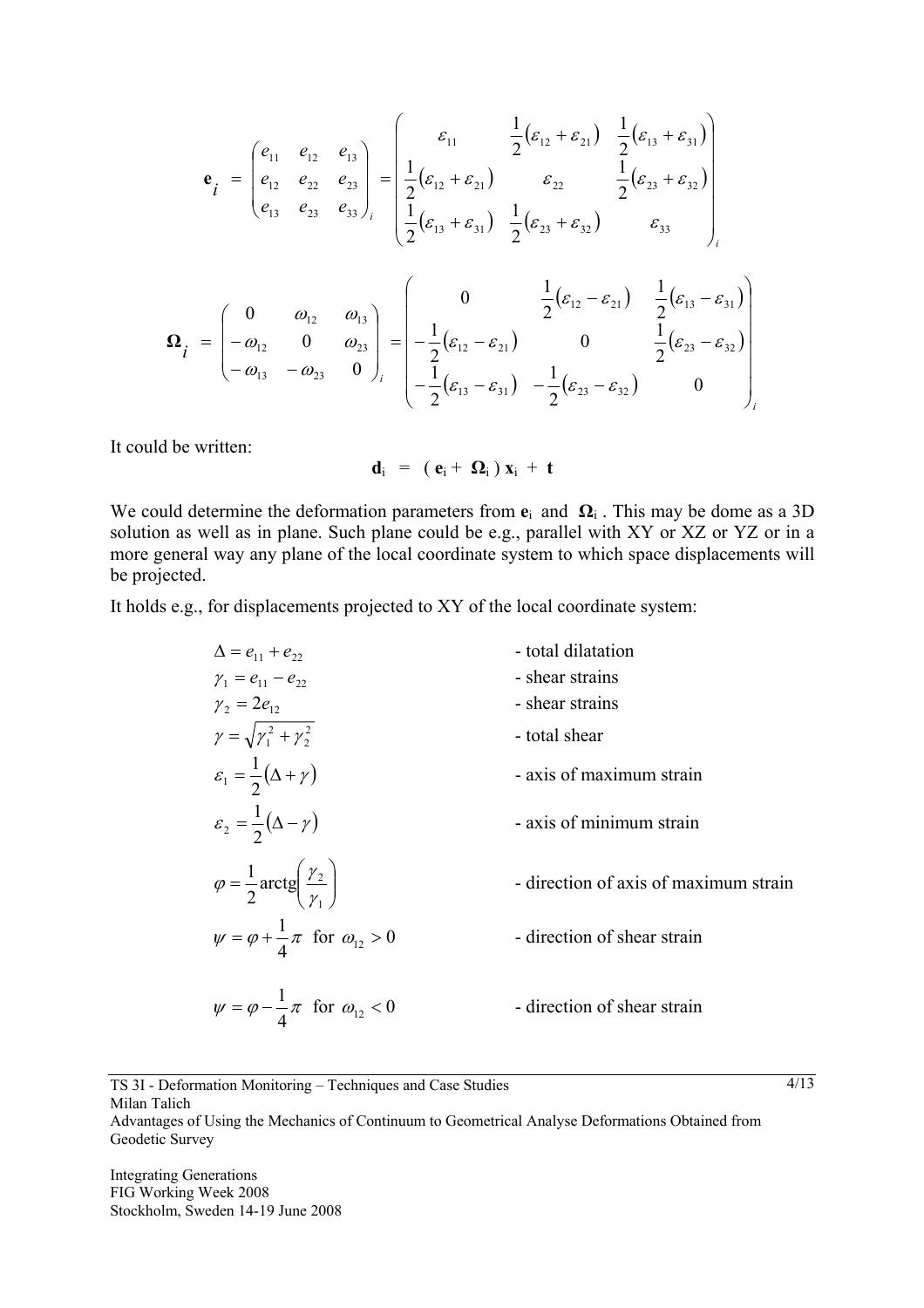Theoretical solution and derivation of these formulas in question may be found in many publications — e.g., (Szostak-Chrzanovski 2006), (Altiner 1999), (Talich 1994) and (Talich, Kostelecký, Vyskočil 1993).

### **3. DEFORMATION PARAMETERS CHARACTERS AND BENEFITS RESULTING FROM THEM**

It is worth noting that all displacements depend on selected coordinate frame. On contrary, all **deformation parameters** of last equations except the ψ and φ directions **are on used coordinate frame independent**, and insensitive to translation and rotation. And this is the reason why deformation parameters and their applications are important in practice.

In the case of point displacements calculation the resulting character of displacements is quite unambiguously given by the applied coordinate frame or by conditions of geodetic network placing in the coordinate frame.

The first condition that has to be fulfilled is net adjustment as free network to prevent its scale changes or even its deforming. Usually selected points that are expected to be in the stable part of location are chosen like fixed. More exactly said: in the case of free networks, these points are chosen like points included at the condition of being placed in the coordinate frame (e.g. by selecting among identical points during the Helmert transformation). Selecting of such points is usually based on expected physical properties of the locality. Nevertheless we are never quite sure that our expectations about points stability are good and well fulfilled.



Figure 1: Fixed point AP, A3

The situation may be shown on models. Let us expect a fault in the locality in question and moving of two quite rigid plates again each other (this may happen e.g. by plunging of one plate under the second plate). The following figures 1 to 3 show such model situation. There

 $\sqrt{5/13}$ 

TS 3I - Deformation Monitoring – Techniques and Case Studies Milan Talich

Advantages of Using the Mechanics of Continuum to Geometrical Analyse Deformations Obtained from Geodetic Survey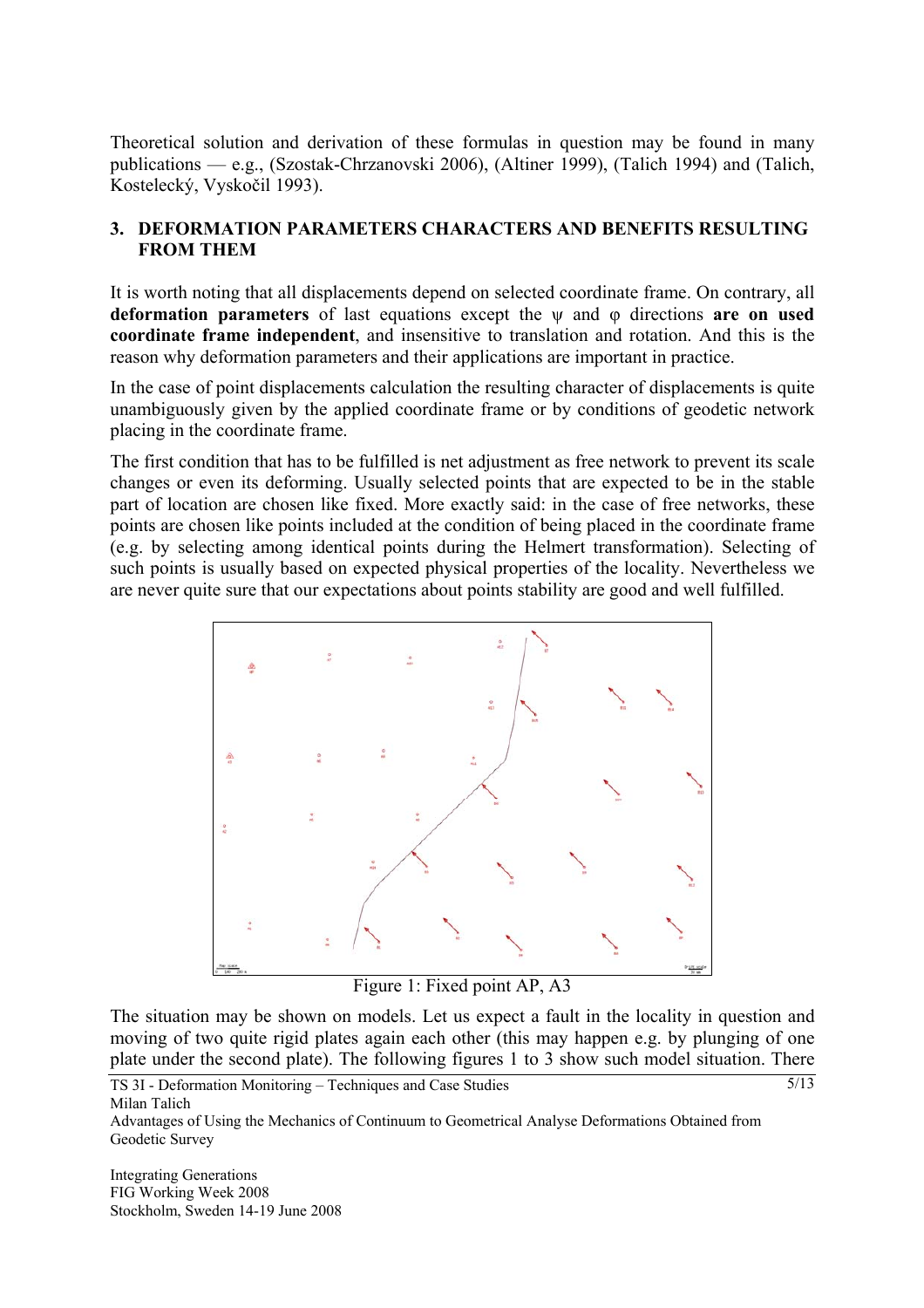are three different ways of fixed point chosen leading to quite different character of calculated displacements of determined points of the same network. Points that are selected as fixed points and that are supposed to be in the stable part of location, are always marked by red triangle. To accentuate character of determined displacements there are on following figures 4 to 6 also interpolated displacements fields represented. As seen from pictures, following physical interpretation of such calculated displacements could lead to quite erroneous or contradictory results. And this all is nothing else than influence of calculation and data selecting.



Figure 2: Fixed point BP, B13



Figure 3: Fixed point AP, BP

TS 3I - Deformation Monitoring – Techniques and Case Studies Milan Talich Advantages of Using the Mechanics of Continuum to Geometrical Analyse Deformations Obtained from Geodetic Survey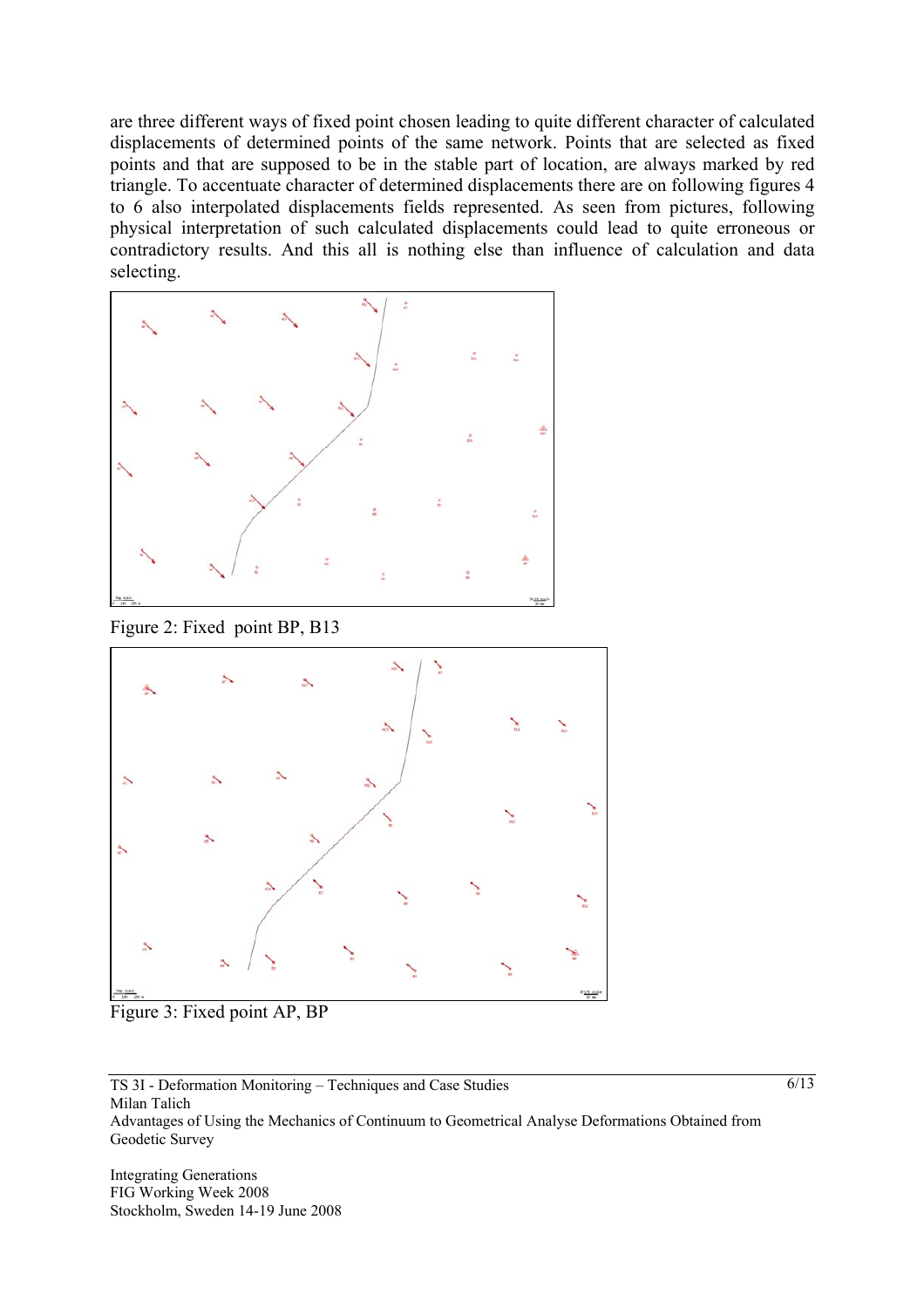

At this moment it will be quite convenient to go to the second step, determination of deformation parameters according the mechanics of continuum. With regard to their independency to the selected coordinate frame and insensitivity to translation or rotation we will obtain from all possible variants of displacements calculation always the same deformation values. It means that it is not necessary to deal with conditions of placing the geodetic network in the coordinate frame (fixed points declaration). In other words, which points should be declared as fixed or not. The only remaining thing is calculation of network

7/13

TS 3I - Deformation Monitoring – Techniques and Case Studies Milan Talich

Advantages of Using the Mechanics of Continuum to Geometrical Analyse Deformations Obtained from Geodetic Survey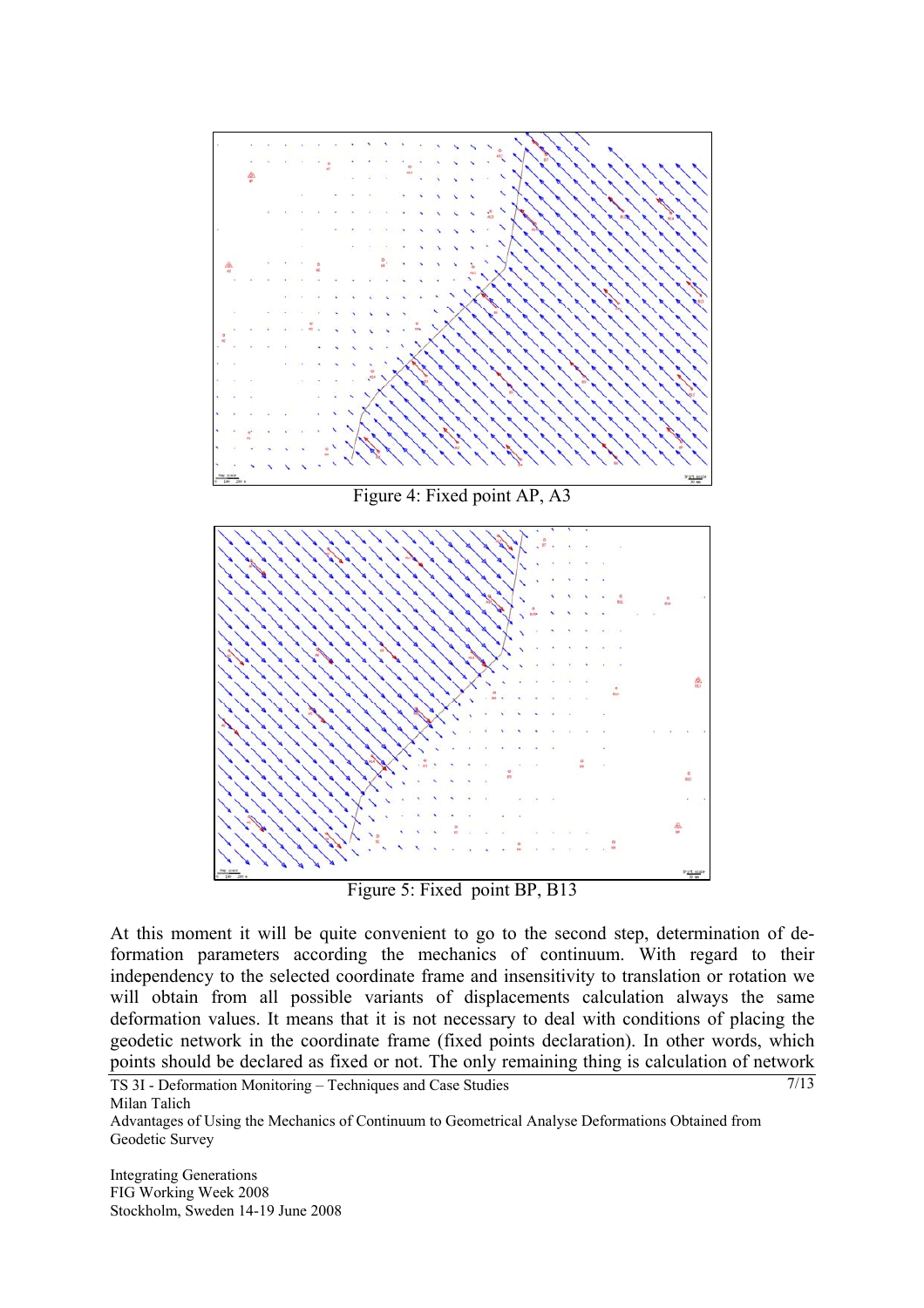adjustment as free network, i.e. to choose only necessary number of conditions to their placement in the coordinate frame and thus not "deform" the adjusted network. Such conditions are in the case of horizontal network with given dimension (at least one measured length) three and in the case of horizontal network without given dimension four. Different condition selections do not mean anything else in the case of free network than application of rotation and translation and calculation of deformations does not depend on it, as was already said. The above mentioned is given on figure 7 which is common to all variants of calculated displacements.





Figure 7: Deformations parameters are the same for all variants of fixed points

TS 3I - Deformation Monitoring – Techniques and Case Studies Milan Talich Advantages of Using the Mechanics of Continuum to Geometrical Analyse Deformations Obtained from Geodetic Survey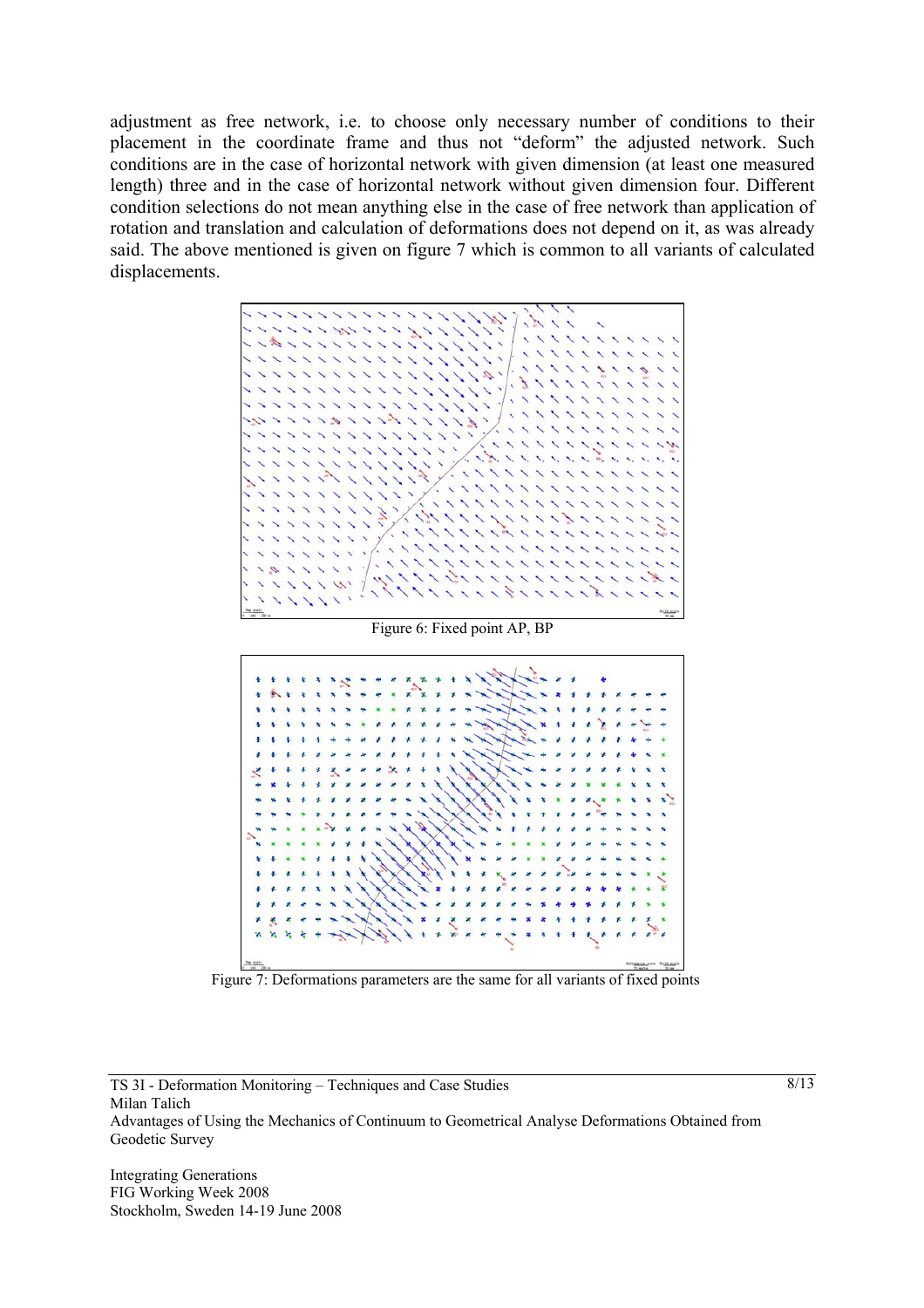This means in practice that errors from bad (erroneous) expectations about stability of some selected points, that we consider at common calculations of displacements from repeated measurement as stable (in the stable part of locality), are totally eliminated.

As such a mistake we could consider for instance GPS antenna exchange (change of phase centre of a new antenna against the old one) of a permanent station at access point of the GPS net. Even this mistake will be during calculation of deformation parameters totally eliminated provided that it leads to the shift of whole network and this point is not included into calculation of the field of displacements and deformation.

The other advantage is the fact that it is not necessary (regarding calculation of deformation parameters) to discuss the problem of transforming displacements given e.g. in coordinates frame ITRF into ETRF, or to reduce displacements in ITRF by movements of tectonic plate according to some of geodynamic models as e.g. APKIM2000 (Drewes and Angermann 2001) or NNR-NUVEL (Shuanggen and Wenyao 2004).

In our model case it is possible to deduce the real geodynamic activities based on given deformation parameters. Above all, the real situation is disclosed, i.e. movement of two relatively consistent plates one against the other with unambiguously defined process of fault in the territory, as described in figure 7.

That means that, contrasting to displacements, deformations represent objective tool for disclosure of real relative geodynamic trends in the researched territory.

## **4. PRACTICAL EXAMPLE**

Deformation network GEOSUD in the area of Polish Sudetes and the Fore-Sudetic Block discussed in (Cacon et al. 2005) is chosen as a practical example. It is geodynamic network of repeated GPS measurements. Deformation parameters calculations are made by support of web application (Talich and Havrlant 2008) accessible at http://www.vugtk.cz/~deformace/ .

In figure 8, resulting displacements are stated in coordinate frame ITRF 2000. In figure 9 "residual" displacements after their reduction using model APKIM2000 are displayed. All displacements in ITRF are approximately of the same size, 24 to 27 mm /year, and approximately of the same direction. On the other hand, "residual" displacements after reduction to local system are of different character with size from 0,3 to 3,7 mm / year and different directions. These trends are further emphasized by displacements field, where displacements on measured points are displayed in red colour and displacements stated by their interpolation in grid in blue colour.

However, both displacements values lead to the same field of deformation displayed in figure 10. The independence of deformation parameters on translations and rotations was thus proved by practical calculation, in this case represented by reduction in accordance with model APKIM2000. In other words, displacements reduction from ITRF2000 into local system for disclosure of real relative geodynamic trends was not necessary.

Advantages of Using the Mechanics of Continuum to Geometrical Analyse Deformations Obtained from Geodetic Survey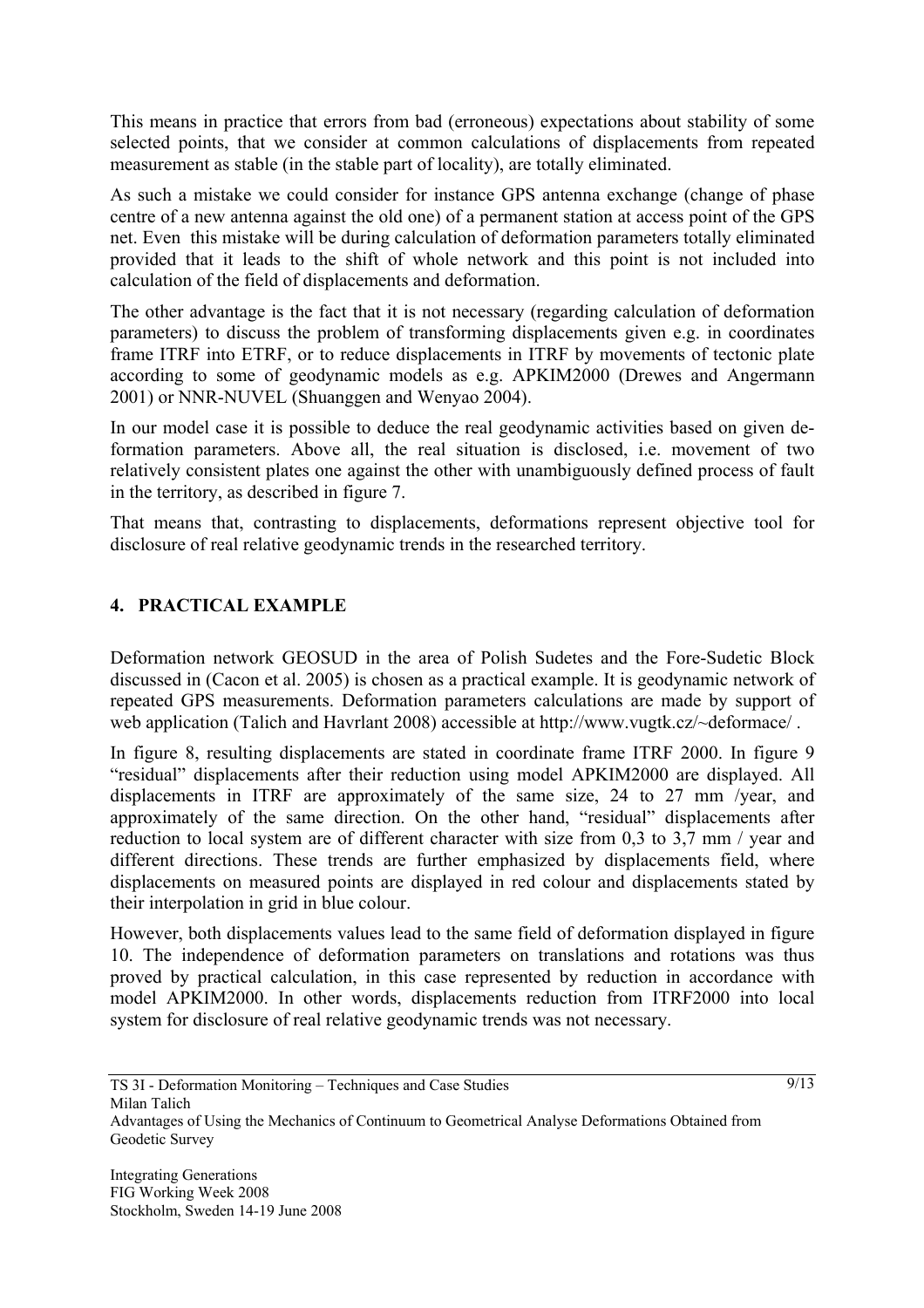

Figure 8: GEOSUD network, displacement field in ITRF 2000



Figure 9: GEOSUD network, displacement field in "local" system

TS 3I - Deformation Monitoring – Techniques and Case Studies Milan Talich Advantages of Using the Mechanics of Continuum to Geometrical Analyse Deformations Obtained from Geodetic Survey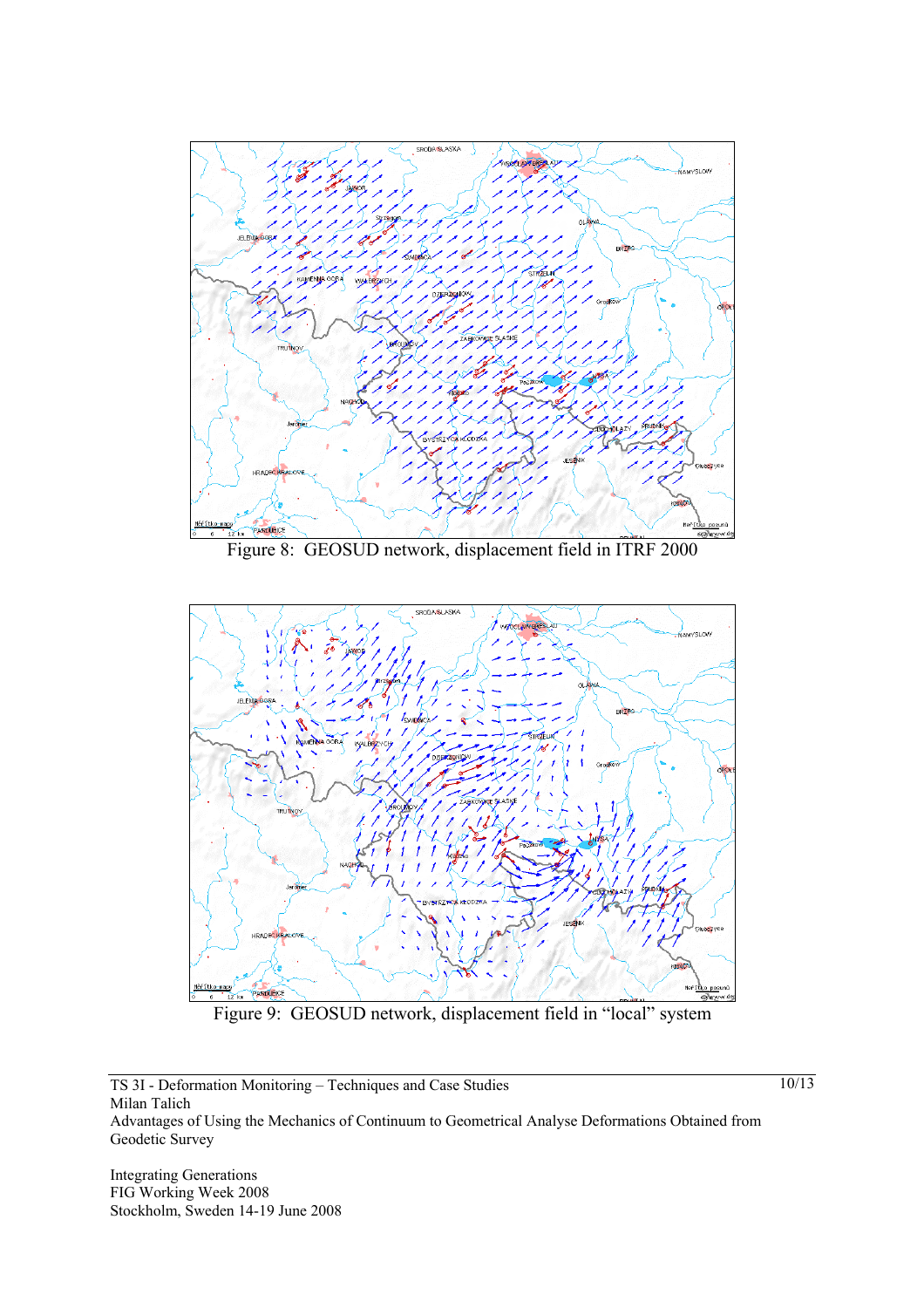

Figure 10: GEOSUD network, deformation parameters

### **5. CONCLUSION**

The aim of this article was to show the practical advantage of the usage of theory of mechanics of continuum for disclosure of real relative geodynamic effects in researched territories, eventually of dynamics researched entities or construction structures. Mechanics of continuum give results, that are better understandable even for experts from different fields than geodesy. Therefore it can serve as technological and scientific basis for communication among experts from different professional fields. Besides that, its usage also eliminates some impacts of measurement and calculations during geodetic networks processing, which enables access to more credible and objective results, especially in comparison with pure displacements determination of points in the monitored object.

Integrating Generations FIG Working Week 2008 Stockholm, Sweden 14-19 June 2008 11/13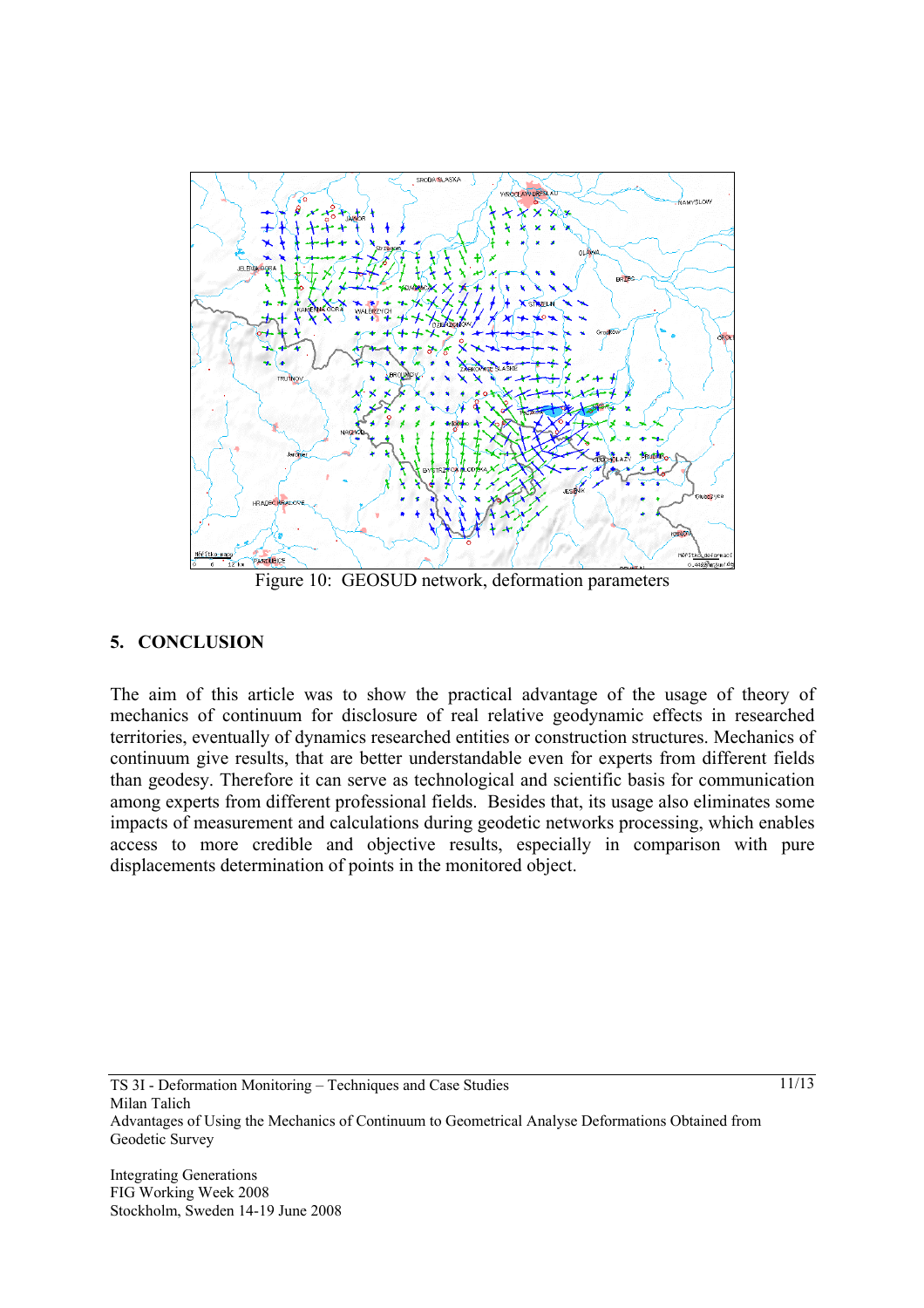#### **REFERENCES**

- Altiner, Y. (1999). *Analytical Surface Deformation Theory for Detection of the Earth's Crust Movements.* Springer-Verlag Berlin, Heidelberg, New York. 1999, X, 100 pp. 20 figs., ISBN: 3-540-65820-3
- Cacon, S., Vyskočil, P., Talich, M., Kontny, B., Bosy, J. (2005). Deformations analysis of the Polish Sudetes and Fore-Sudetic block. *Reports on geodesy*, Institute of Geodesy and Geodetic Astronomy of the Warsaw University of Technology, No. 2 (73), 2005, Warsaw, p. 211 – 219, 5 obr., tab.
- Drewes H. and Angermann D. (2001). The actual plate kinematic and crustal deformation model 2000 (APKIM 2000) as a geodetic reference system. In: *IAG 2001 Scientific Assembly*, Budapest, Hungary, 5-6 September, 2001, (Poster), http://www.dgfi.badw.de/fileadmin/DOC/2001/DS\_APKIM.pdf
- Kostelecký, J., Talich, M. and Vyskočil, P. (1994). Crustal Deformation Analysis in the International Center on Recent Crustal Movements. *Journal of the Geodetic Society of Japan* - 40/4 (1994), p. 301-308.
- Shuanggen J. and Wenyao Z. (2004). A revision of the parameters of the NNR-NUVEL-1A plate velocity model. *Journal of Geodynamics,* 38, 1, 2004, p. 85-92. http://www.sciencedirect.com/science/article/B6V9X-4CJ45VD-1/2/2a74fcf2685d080efe4677ac7a0785df
- Szostak Chrzanowski, A., Prószyñski, W. and Gambin, W. (2006). Continuum Mechanics as a Support for Deformation Monitoring, Analysis, and Intrpretation, In: Kahmen, H. and Chrzanowski, A. (Eds.), *Proceedings 3rd IAG / 12th FIG Symposium,* Baden, May 22-24, 2006, Baden, ISBN: 3-9501492-3-6.
- Talich, M., Kostelecký, J. and Vyskočil, P. (1993). Modelling of Horizontal Movements and Computing Method of Deformation Fields at the International Center On Recent Crustal Movements. In: *Zpráva o řešení vědeckého projektu 4-01-60 Geodézie a dynamika Země v roce 1993 (Report about solution of research project 4-01-60 Geodesy and dynamic of the Earth in 1993)*, VÚGTK, 1993, p.104-115.
- Talich, M. (1994). Using GPS Data for Deformations Analysis. In: *1994 IERS and IGS Workshops Paris and Saint Mandé,* 1994, March 21-25, p.6.
- Talich, M. (2007). Analýza deformací v poddolovaných lokalitách z opakovaných polohových měření s využitím webové aplikace a mapových služeb WMS. *Acta Montanistica Slovaca*, 12 (2007), mimoriadne číslo 3, p. 567-575, ISSN 1335-1788. http://actamont.tuke.sk/pdf/2007/s3/41Talich.pdf
- Talich, M. and Havrlant, J. (2008). Application of deformation analysis and its new possibilities. In: *13th FIG Symposium on Deformation Measurements and Analysis (WG 6.1) with the 4th IAG Symposium on Geodesy for Geotechnical and Structural*

Advantages of Using the Mechanics of Continuum to Geometrical Analyse Deformations Obtained from Geodetic Survey